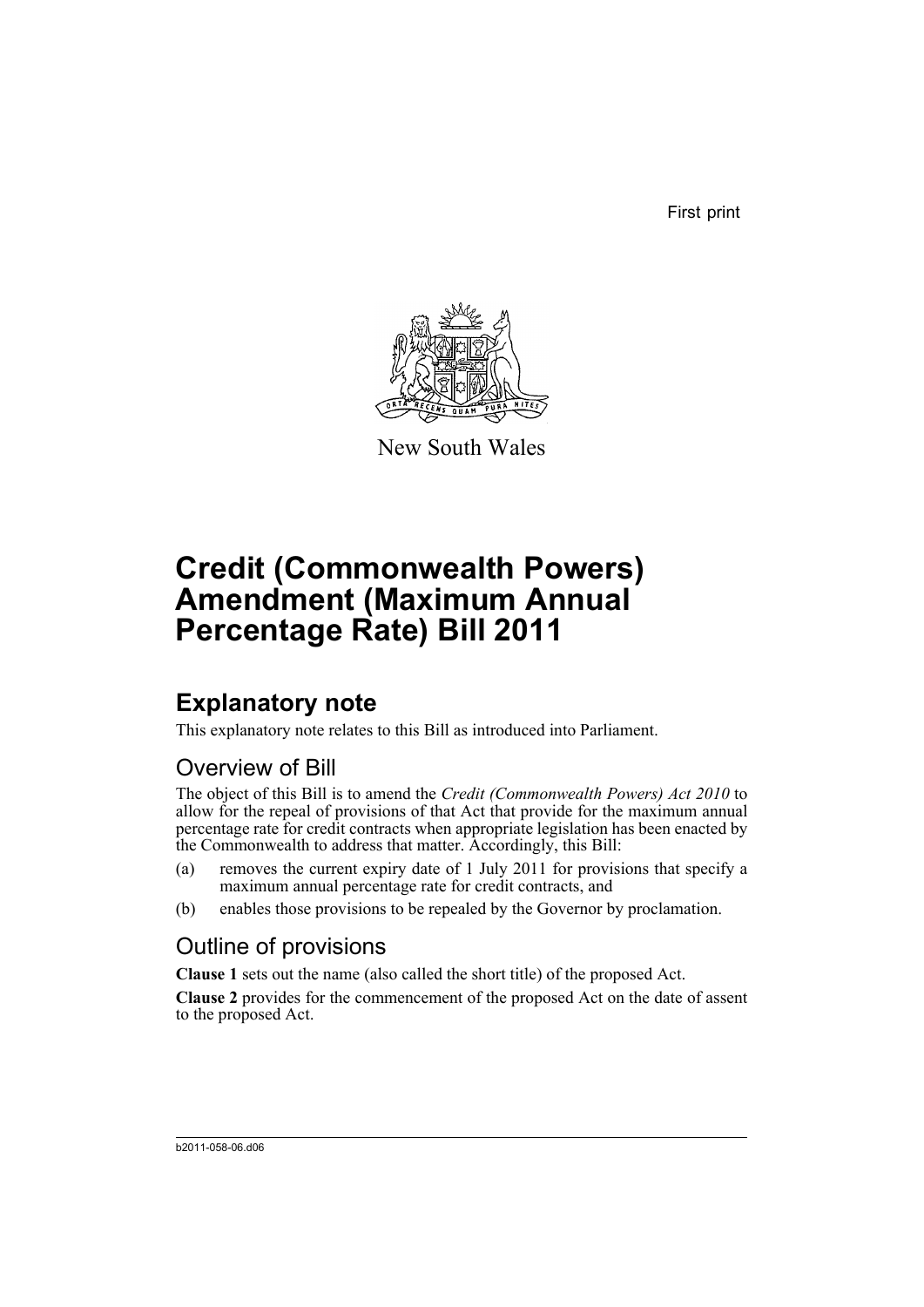Credit (Commonwealth Powers) Amendment (Maximum Annual Percentage Rate) Bill 2011

Explanatory note

#### **Schedule 1 Amendment of Credit (Commonwealth Powers) Act 2010 No 6**

**Schedule 1 [3]** provides for the repeal of Division 2 of Part 2 of Schedule 3 to the Act by proclamation rather than on 1 July 2011, as is currently the case. That Division sets a maximum annual percentage rate for credit contracts entered into after 1 July 2010 of 48% calculated in accordance with that Division.

**Schedule 1 [4]** provides for the repeal of clause 9 of Schedule 3 to the Act by proclamation rather than on 1 July 2011, as is currently the case. That clause continues on the provisions of the former New South Wales consumer credit legislation that specify the maximum annual percentage rate for credit contracts to which that legislation applied before its repeal.

**Schedule 1 [1] and [2]** enable regulations to be made of a savings or transitional nature consequent on the enactment of the proposed Act. In particular, those regulations may continue on the provisions relating to the maximum annual percentage rate in relation to credit contracts entered into before the repeal of those provisions.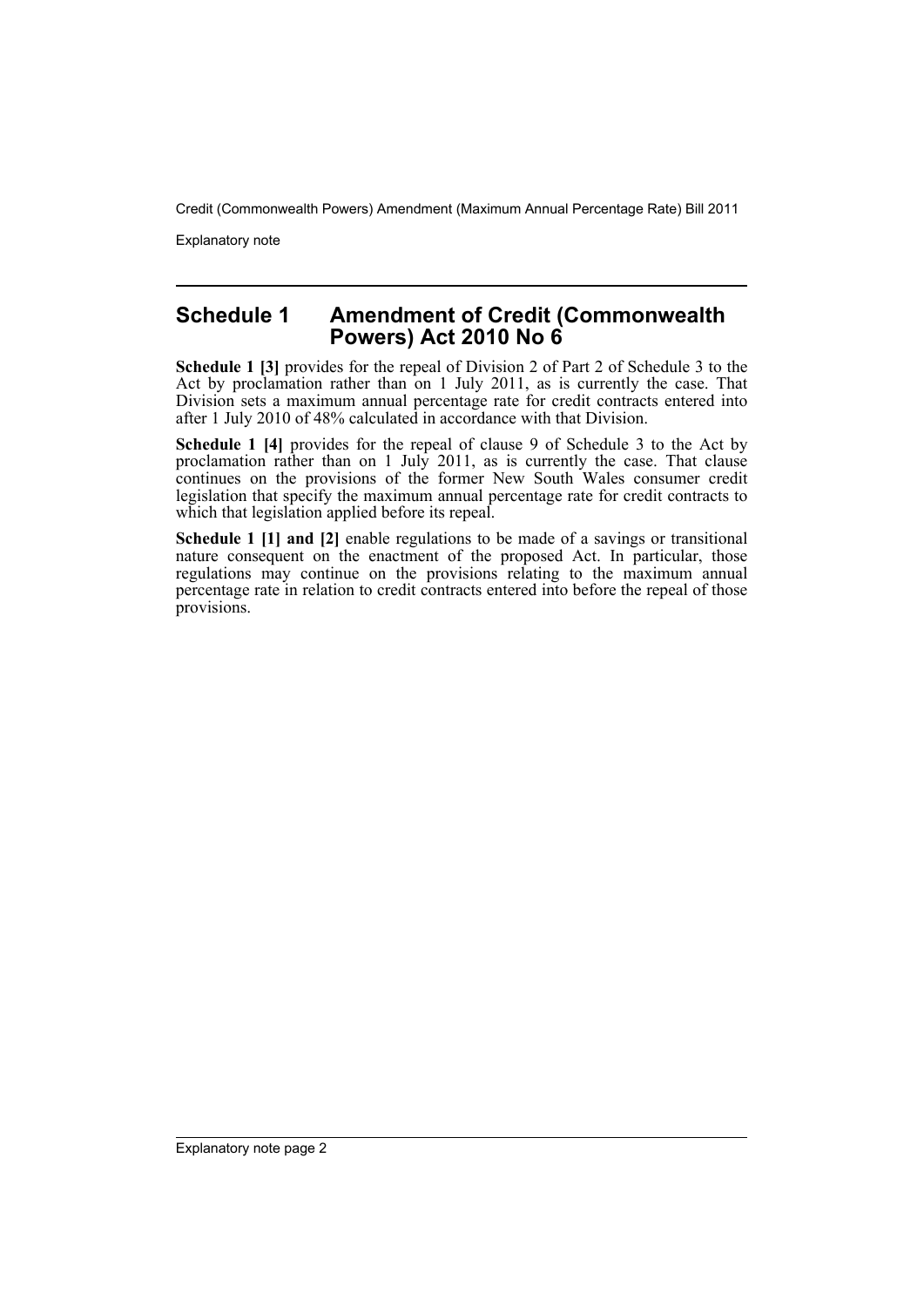First print



New South Wales

## **Credit (Commonwealth Powers) Amendment (Maximum Annual Percentage Rate) Bill 2011**

#### **Contents**

|             |                                                               | Page |
|-------------|---------------------------------------------------------------|------|
| $\mathbf 1$ | Name of Act                                                   |      |
|             | 2 Commencement                                                |      |
|             | Schedule 1 Amendment of Credit (Commonwealth Powers) Act 2010 |      |
|             | No 6                                                          |      |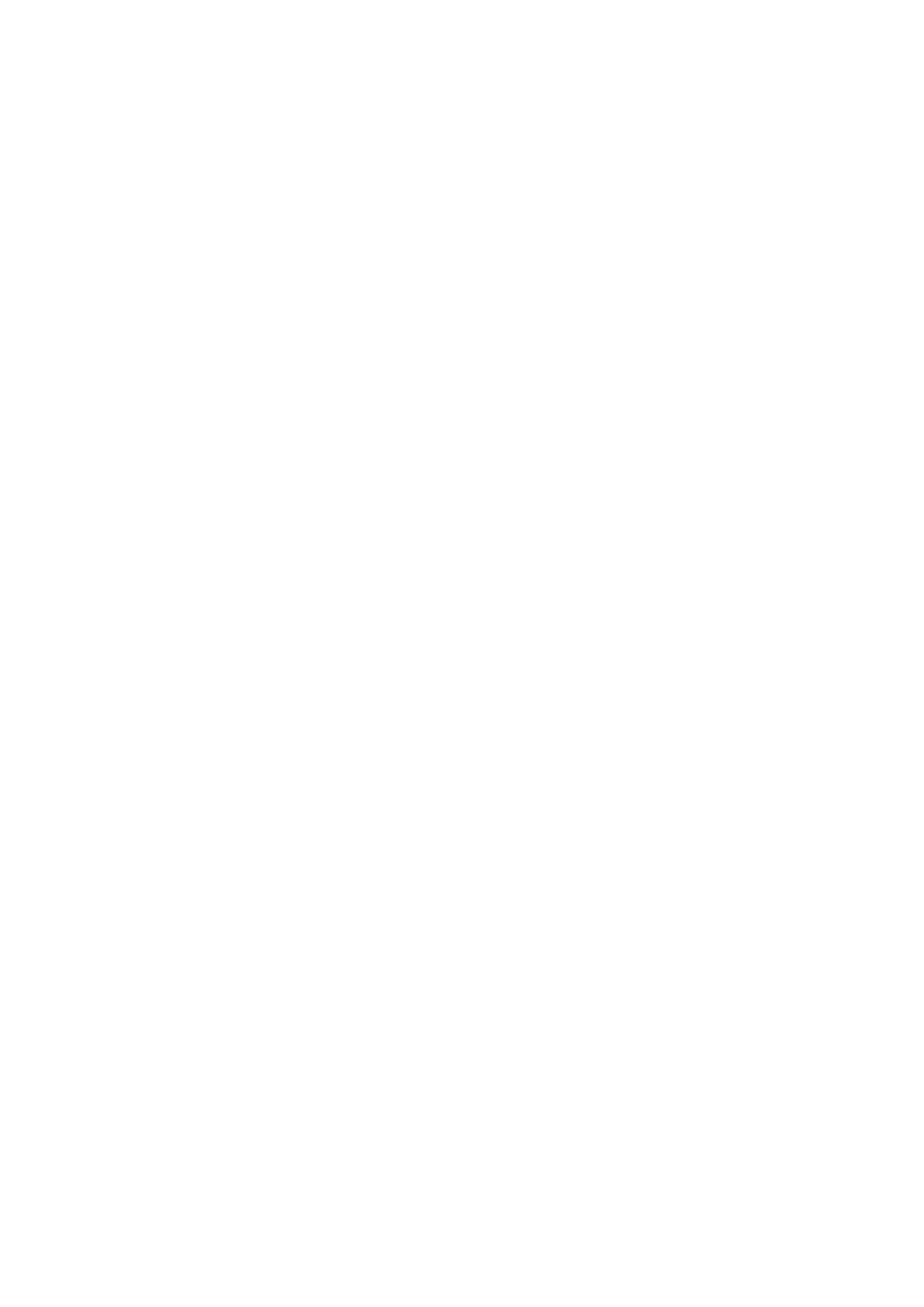

New South Wales

## **Credit (Commonwealth Powers) Amendment (Maximum Annual Percentage Rate) Bill 2011**

No , 2011

#### **A Bill for**

An Act to amend the *Credit (Commonwealth Powers) Act 2010* with respect to the maximum annual percentage rate for certain credit contracts.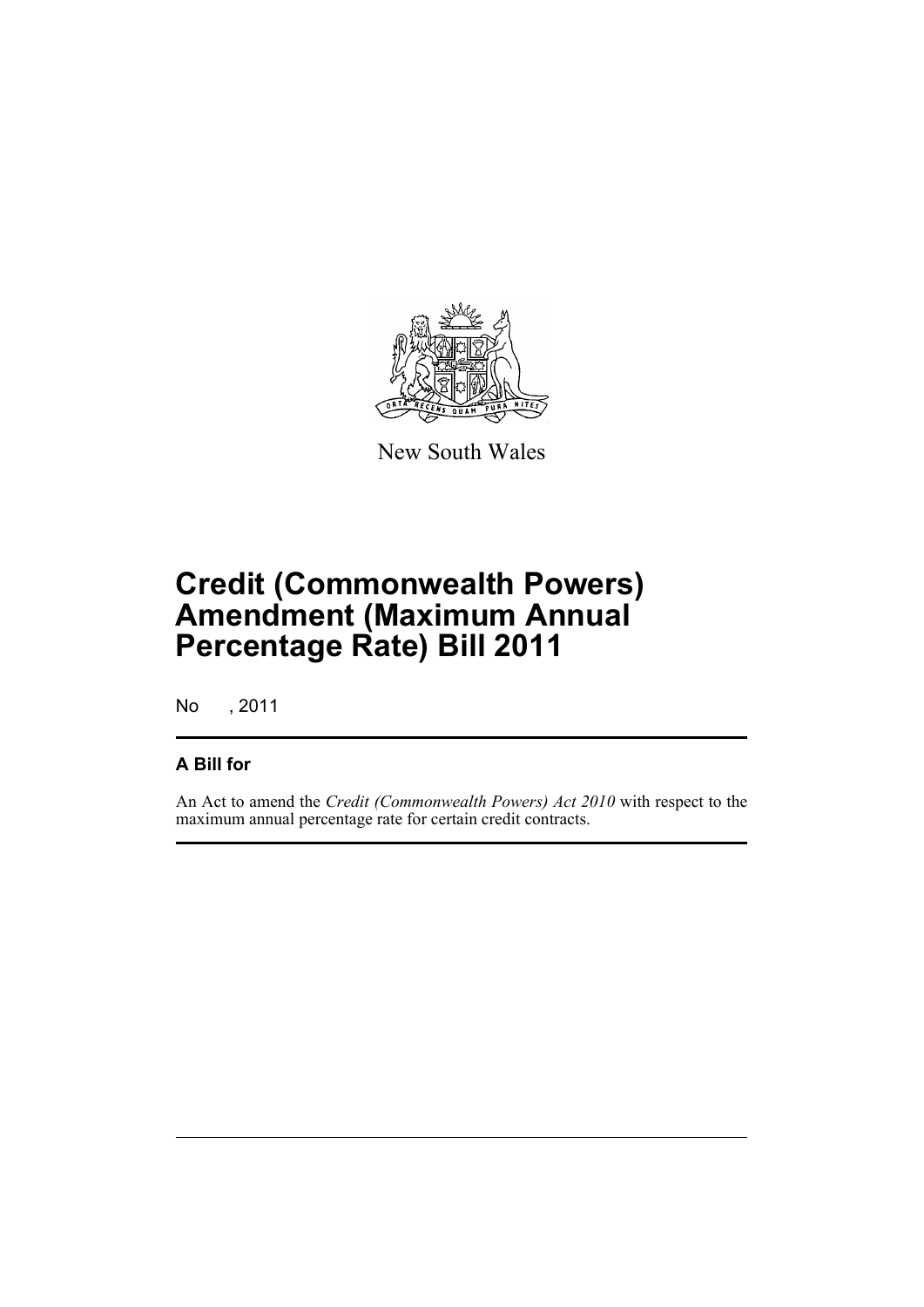#### Credit (Commonwealth Powers) Amendment (Maximum Annual Clause 1 Percentage Rate) Bill 2011

<span id="page-5-1"></span><span id="page-5-0"></span>

|   | The Legislature of New South Wales enacts:                                                           |                     |
|---|------------------------------------------------------------------------------------------------------|---------------------|
| 1 | Name of Act                                                                                          | 2                   |
|   | This Act is the Credit (Commonwealth Powers) Amendment (Maximum<br>Annual Percentage Rate) Act 2011. | 3<br>$\overline{4}$ |
|   | <b>Commencement</b>                                                                                  | 5                   |
|   | This Act commences on the date of assent to this Act.                                                | 6                   |